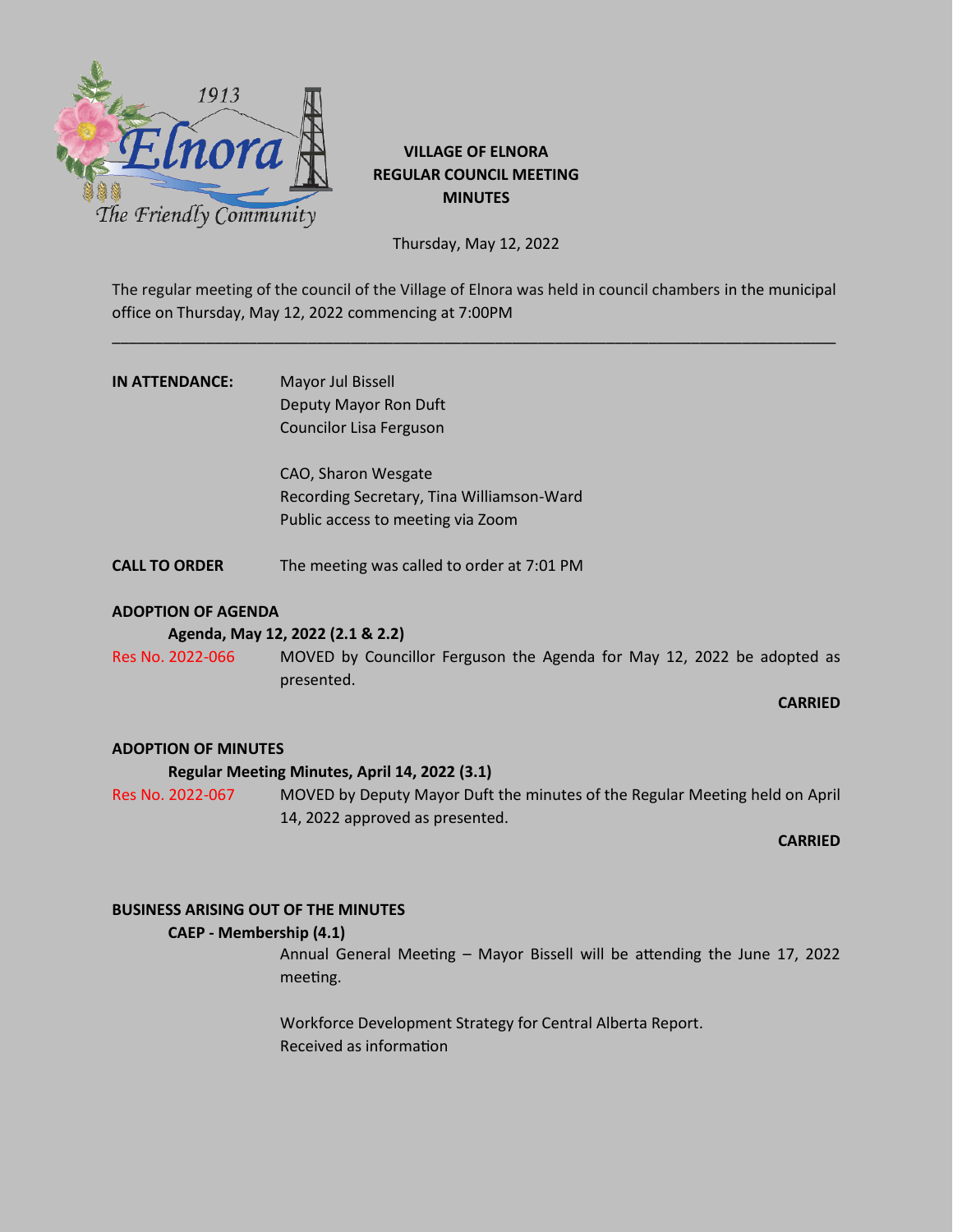| Res No. 2022-068          | MOVED by Councillor Ferguson to contact Tagish Engineering to proceed with the<br>procurement and installation of the 150 KW generator at the cost of \$174,506.00<br>as a standby power source for the pumphouse lift station. |  |
|---------------------------|---------------------------------------------------------------------------------------------------------------------------------------------------------------------------------------------------------------------------------|--|
|                           | <b>CARRIED</b>                                                                                                                                                                                                                  |  |
|                           | <b>Joint Municipal Emergency Plan (4.3)</b>                                                                                                                                                                                     |  |
| Res No. 2022-069          | MOVED by Deputy Mayor Duft to accept the Joint Municipal Emergency Plan of                                                                                                                                                      |  |
|                           | March 2022.                                                                                                                                                                                                                     |  |
|                           | <b>CARRIED</b>                                                                                                                                                                                                                  |  |
|                           |                                                                                                                                                                                                                                 |  |
| <b>BYLAWS, POLICIES</b>   |                                                                                                                                                                                                                                 |  |
| <b>Bylaw Review (5.1)</b> |                                                                                                                                                                                                                                 |  |

|                  | Bylaws #173 to Bylaw #184                                       |
|------------------|-----------------------------------------------------------------|
| Res No. 2022-070 | MOVED by Councillor Ferguson the following bylaws be rescinded: |
|                  | Bylaw #174, Property Tax Discount                               |
|                  | Bylaw #175, Property Tax Penalty                                |
|                  | Bylaw #178, Exemption from Taxation                             |
|                  | Bylaw #180, Water Rate Adjustment                               |
|                  | Bylaw #182, Property Tax Discount                               |
|                  |                                                                 |

#### **CARRIED**

### **Bylaw #2022-01, Business License Bylaw (5.2)**

Res No. 2022-071 MOVED by Mayor Bissell Bylaw #2022-01 Business License Bylaw be read a third time.

#### **CARRIED**

### **Policy #2021-01, Recreation Facilities Policy (5.4)**

Res No. 2022-072 MOVED by Mayor Bissell Policy #2022-01, Recreational Facilities Policy be approved as presented.

#### **CARRIED**

### **NEW BUSINESS**

# **Elnora Advance (7.1)**

**Tagish Engineering (4.2)**

Res No. 2022-073 MOVED by Councillor Ferguson to uphold Motion #2021-2019 to approve the Elnora Advance be changed to a Facebook format to reduce publication costs and to improve the delivery of information to the community and that a monthly FCSS program and community events calendar continue to be published and mailed to all residents to meet the needs of those who do not have a computer or internet access.

**CARRIED**

*7:10PM Aimee Krunek, Youth Centre Coordinator entered the meeting.*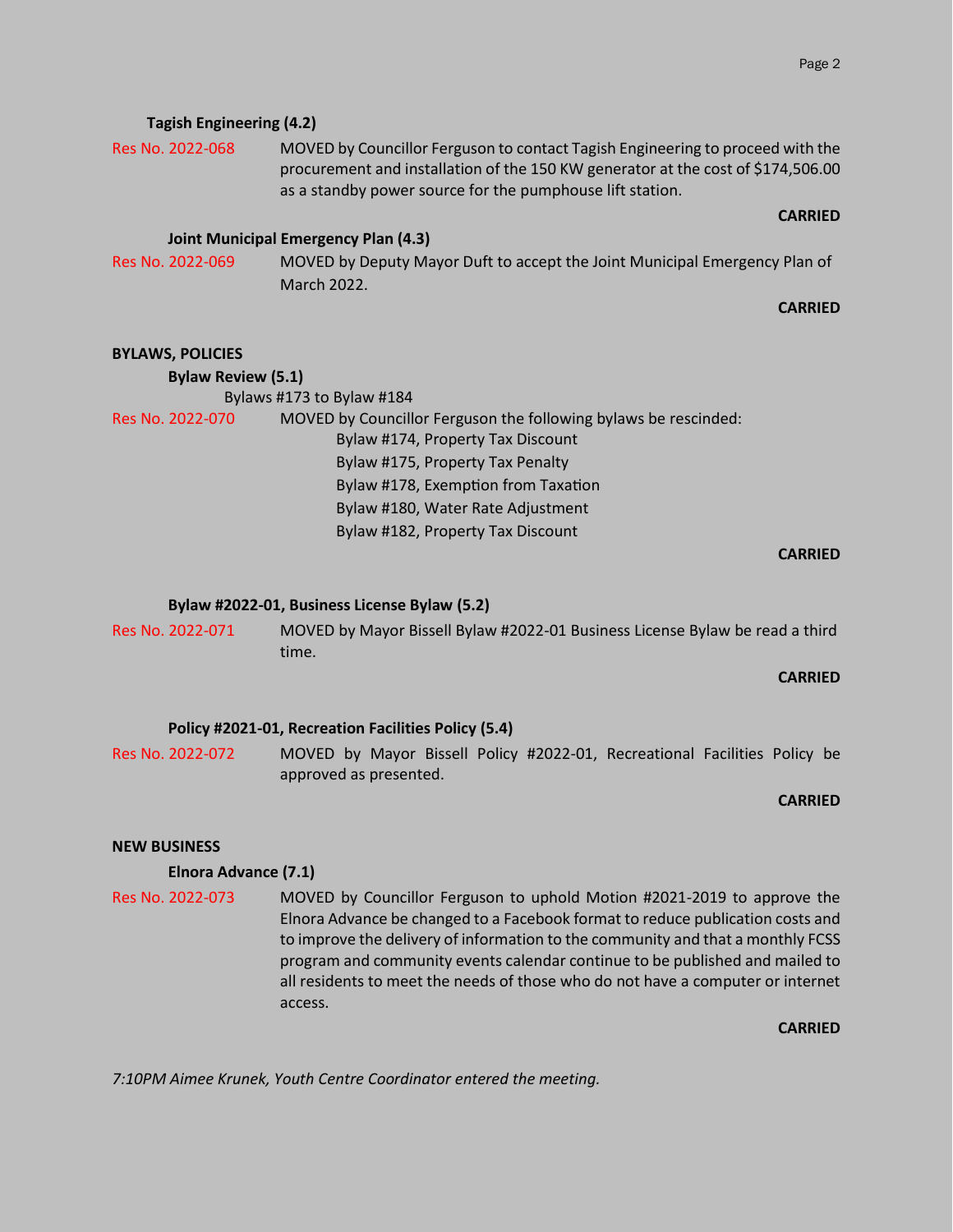### **DELEGATIONS**

#### **Elnora Youth Centre (6.1)**

Aimee Krunek, Co-Ordinator

Attendance and activities – Mrs. Krunek indicated the Youth Centre attracts up to 30 kids per day and outlined activities. Fundraising ideas were discussed. Report received as information

*7:35PM Aimee Krunek, Youth Centre Coordinator left the meeting.*

#### **FCSS/BJ Stannard (6.2)**

Res No. 2022-074 MOVED by Councillor Ferguson to schedule a delegation with Bobbie Jo Stannard of FCSS to undertake Priority Setting on September 8, 2022

#### **CARRIED**

### **NEW BUSINESS CONT.**

 **Red Deer County (7.2)** March Enforcement Contract - Received as information

 **Safety Codes Council (7.3)** 2021 Annual Internal Review - Received as information

### **Village of Delburne (7.4)**

Regional Supper Meeting, May 31, 2022. Council and Admin staff will attend.

### **Municipal Equipment (7.5)**

Res No. 2022-075 MOVED by Mayor Bissell to sell the old pumphouse generator by tender.

CARRIED

**Three Hills Detachment (7.6)**

Crime Statistics, Jan 19 to Mar 22 – Received as information

**FCSS Participaction (7.7)** Received as information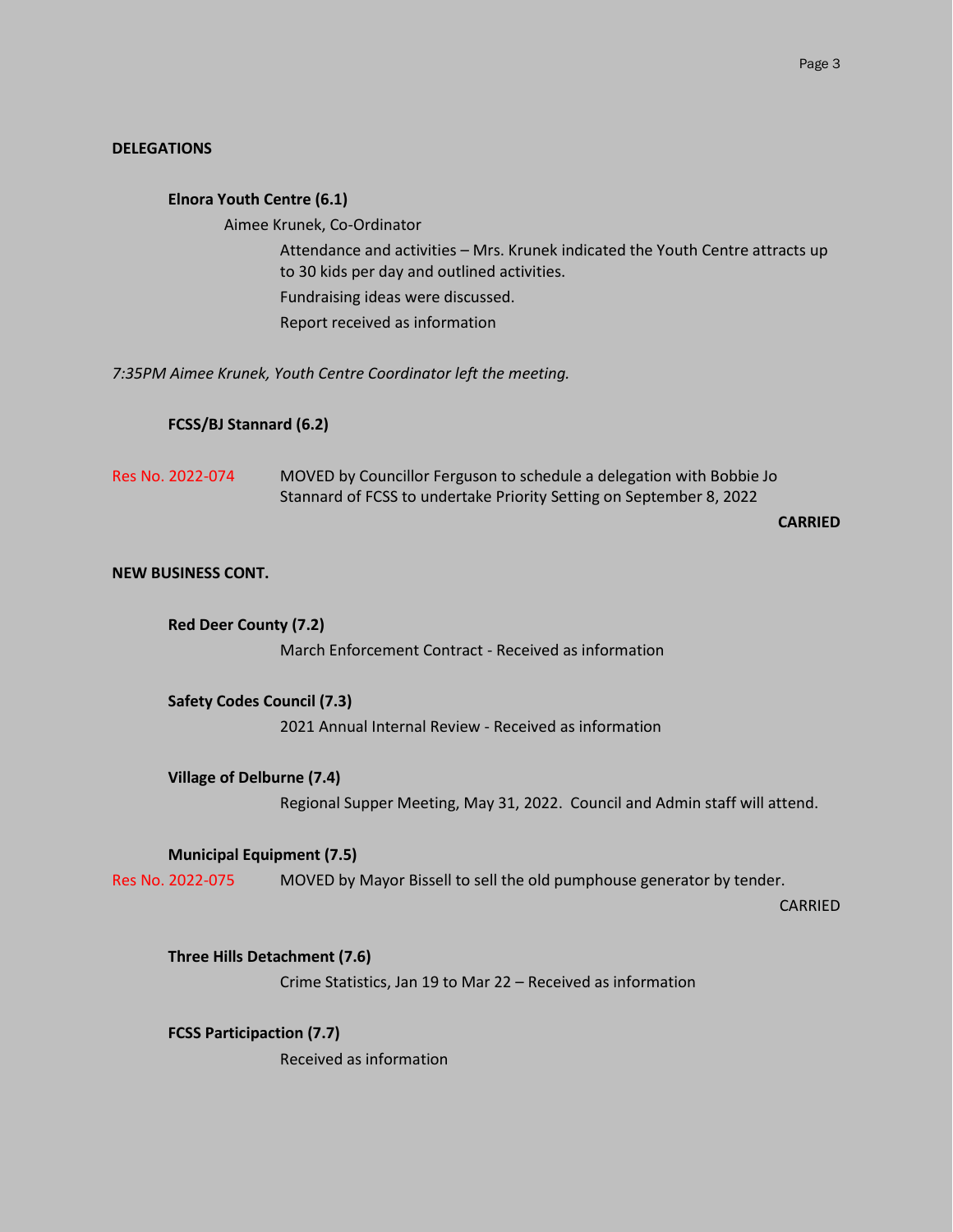| <b>FINANCIAL</b>                      |                                                                                                                                         |  |
|---------------------------------------|-----------------------------------------------------------------------------------------------------------------------------------------|--|
| Res No. 2022-076                      | Monthly Statement, April 2022 (8.1)<br>MOVED by Deputy Mayor Ron Duft the Monthly Statement for April 2022 be<br>accepted as presented. |  |
|                                       | <b>CARRIED</b>                                                                                                                          |  |
|                                       |                                                                                                                                         |  |
|                                       | Council Cheque Listing, April 2022 (8.2)                                                                                                |  |
| Res No. 2022-077                      | MOVED by Mayor Bissell the Council Cheque Listing for April 2022 be accepted<br>as presented.                                           |  |
|                                       | <b>CARRIED</b>                                                                                                                          |  |
| <b>CORRESPONDENCE</b>                 |                                                                                                                                         |  |
|                                       |                                                                                                                                         |  |
|                                       | Village of Taber - Increasing Utility Fees (9.1)                                                                                        |  |
|                                       | Seniors & Housing - Seniors Week, Declaration (9.2)                                                                                     |  |
|                                       | Nature Canada - World Ocean Day, June 8, 2022 (9.3)                                                                                     |  |
|                                       | Town of Mundare - Alberta Provincial Police Force (9.4)                                                                                 |  |
|                                       |                                                                                                                                         |  |
| Res No. 2022-078                      | MOVED by Councillor Ferguson the Correspondence for May 12, 2022 be filed.                                                              |  |
|                                       | <b>CARRIED</b>                                                                                                                          |  |
| <b>COUNCIL REPORTS</b>                |                                                                                                                                         |  |
|                                       |                                                                                                                                         |  |
|                                       | Mayor Bissell (10.1)                                                                                                                    |  |
|                                       | Skateboard park follow-up, discussions with the Bethany group<br>a)<br>regarding the medical building.                                  |  |
|                                       | Deputy Mayor Duft (10.2)                                                                                                                |  |
|                                       | a) Bulk water station inquiry                                                                                                           |  |
|                                       | <b>Councillor Ferguson (10.3)</b>                                                                                                       |  |
|                                       | a) FCSS meeting pending                                                                                                                 |  |
|                                       | <b>Committee of the Whole (10.4)</b>                                                                                                    |  |
|                                       | Booked for the 8 <sup>th</sup> of June 2022 at the Elnora Community Hall at<br>1:30pm. Zoom attendance will be available.               |  |
| <b>CAO &amp; PUBLIC WORKS REPORTS</b> |                                                                                                                                         |  |
|                                       | CAO(11.1)                                                                                                                               |  |
|                                       | a) Administration Report - April 2022                                                                                                   |  |
| Public Works (11.2)                   |                                                                                                                                         |  |
|                                       | Public Works Report - April 2022<br>a)                                                                                                  |  |
|                                       |                                                                                                                                         |  |

**FINANCIAL**